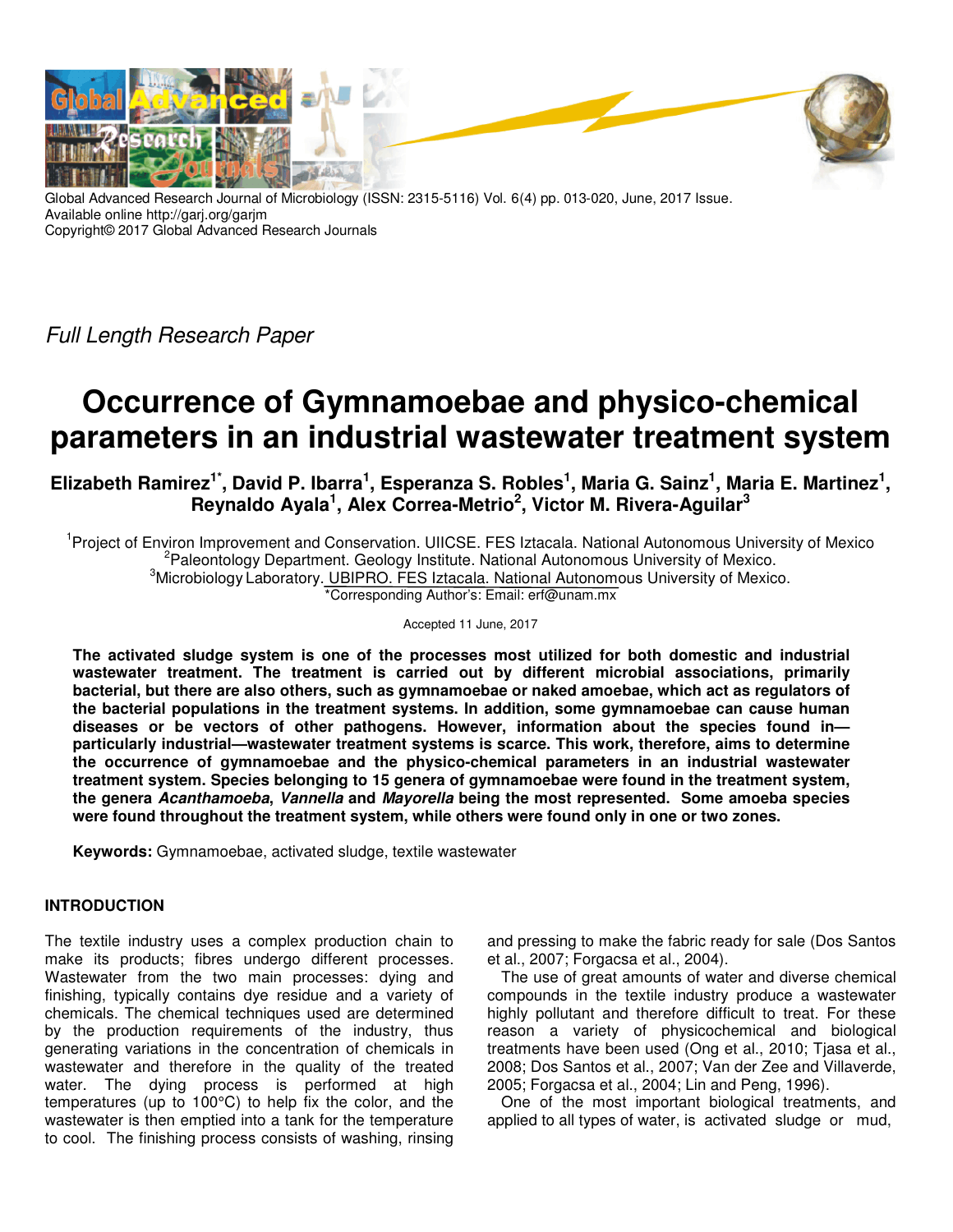

**Figure 1.** Location of the textile industry and the activated sludge treatment plant.

developed in England in the late  $20<sup>th</sup>$  century (Bitton, 2005). In this treatment, purification is brought about mainly by bacterial populations, which degrade the pollutant organic matter using the principle of pollutant organic matter using the principle of bioflocculation and bacterial metabolism. Bioflocculation is the aggregation of organic compounds in colloidal state with specific structures, dimensions and weights called floccule, which constitute the nutritional source for communities of microorganisms, of which 95% are bacteria responsible for the degradation process, and 5% are protozoa and metazoa (Di Marzio, 2004; Vilaseca, 2001). For the biological processes to work depends on the correct operation of an activated sludge plant, through the regulation of physico-chemical parameters which are present in such systems, and which may vary (Bitton, 2005).

The 5% protozoa contain a highly important functional group called gymnamoebae or naked amoebae, which are single-celled eukaryotes of undefined form that emit different cytoplasmic projections called pseudopods (composed of both ectoplasm and endoplasm) used for locomotion and food capture. Gymnamoebae intervene in the regulation of bacterial populations, helping to maintain trophic networks and recirculating nutrients in the system to ensure proper functioning (Bonilla et al., 2004; Finlay and Esteban, 1998); others are a health problem that may cause disease or be vectors of bacteria or virus (Visvesvara, 2014; Thomas et al., 2010; Greub and Raoult, 2004).

Despite the importance of the gymnamoebae in the wastewater treatment systems, few studies have been performed, which have focused mainly on domestic wastewater (Muchesa et al., 2014; Garcia et al., 2011;

Ramirez et al., 2015, 2005, 1993; Rivera et al., 1993). This work, therefore, aims to determine the occurrence of Gymnamoebae and the physico-chemical parameters in an industrial wastewater treatment system.

# **METHODS**

# **Study Zone**

The activated sludge treatment system where this research was conducted is located in a wool textile industry in the municipality of Cuautitlán Izcalli in the northeast part of the State of Mexico, coordinates 19°40'50"N and 99°12'25"W (Figure 1). The climate is typified as temperate subhumid with summer rains, mean humidity of 30.6% on the surface and temperate subhumid with summer rains of lower humidity C (w0) of 69.4%, with an average temperature typical of temperate subhumid climate, ranging from 27.8°C maximum to 5°C minimum. The mean annual temperature is 16°C.

# **Description of the treatment plant**

Wastewater from the dying processes is collected together in a tank and, where necessary, stabilized at pH 7. The wastewater is then taken to the activated sludge plant for treatment. The treatment plant begins with two sieves to remove large solids, followed by a homogenizer tank to mix the chemical compounds and remove sedimentary particles. The water then passes to an aeration tank where the organic matter is decomposed by the microbial consortia. A secondary settler then separates the water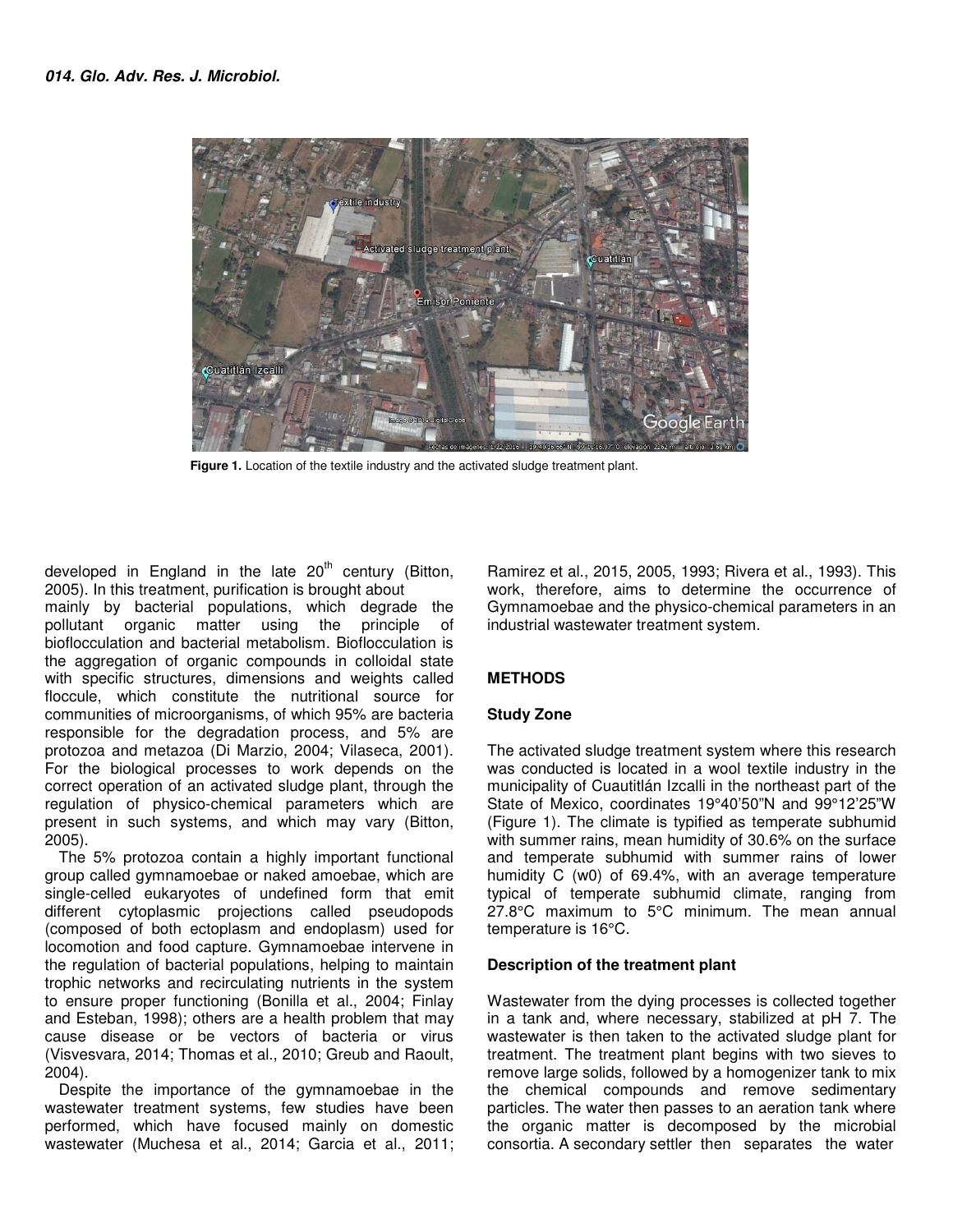

 **Figure 2.** Diagram of the treatment plant of activated sludge.

from the activated sludge formed in the aeration tank by sedimentation; part of the biomass is recycled to the aeration tank to maintain the microorganism populations. After being treated in the activated sludge system, the water then passes through a quartz sand filter and two resin filters (Figure 2).

## Sample collection

Eleven monthly samples were taken during one year. The samples to determine gymnamoebae were collected in 1000 ml plastic containers previously sterilized from different zones of the treatment system: input (IP), aeration tank (AT), sedimentation tank (ST), filters (F) and output (OP). The samples were kept at room temperature until analysis.

The pH (with a field potentiometer), temperature (T) and dissolved oxygen (DO) (with a YS1 oxymeter, model 51B) were measured in situ. The samples for the physicochemical parameters were taken in 2000 ml containers from each zone of the treatment system and kept under refrigeration until analysis.

## **Culture and identification of gymnamoebae**

The wastewater samples collected from each zone of the treatment system were inoculated onto non-nutrient agar seeded with *Enterobacter aerogenes (NNE)*. The cultures were incubated at 30°C and observed daily for 14 days with an inverted microscope to detect the growth of gymnamoebae.

The morphological identification of the amoebae consisted of observing fresh preparations using phase contrast microscopy at 40 x and 100 x, observing the characteristics of the phases of their life cycle (Page, 1988).

# **Physico-chemical parameters**

The following physico-chemical parameters were analyzed: biochemical oxygen demand (BOD) by the dilution method; nitrates ( $NO<sub>3</sub>$ ) by the brucine method; nitrites ( $NO<sub>2</sub>$ ) by the diazotization method; conductivity (C); total phosphates (TP) by the stannous chloride method, suspended solids (SusS) and sedimentation solids (SedS) by gravimetric methods (APHA-AWWA-WEF, 2012).

# **Statistical analysis**

A maximum distance cluster analysis was used to establish the fluctuation of variables and group the zones of the treatment system in terms of similarities between the species and physico-chemical parameters. This method also helped to determine the existence of any batch production or if there were any differences in the water treated during the sampling period. The above mentioned analyses were performed using free R software (R project, version 3.0.2 updated 2013-09-25) standardizing the measurement scales for correct application, using the Vegan, Cluster and Biodiversity R statistics packages.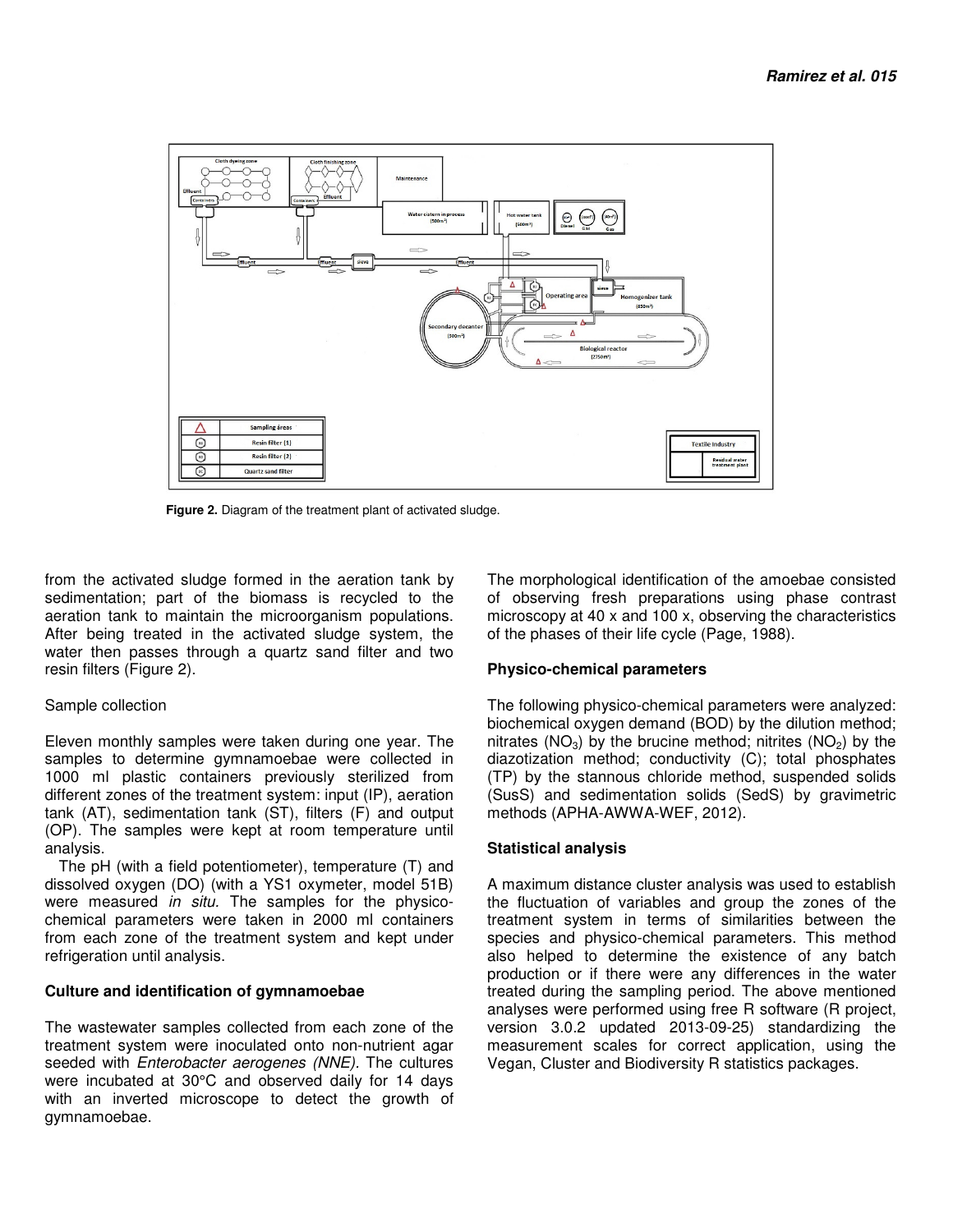| Supergroup       | <b>Class</b>         | Order                | Family                 | Genus               | <b>Species</b>               |  |  |  |
|------------------|----------------------|----------------------|------------------------|---------------------|------------------------------|--|--|--|
|                  |                      |                      | Vexilliferidae         | Vexillifera         | Vexillifera bacillipedes     |  |  |  |
|                  |                      |                      |                        | Korotnevella        | Korotnevella stella          |  |  |  |
|                  |                      | Dactylopodida        |                        |                     | Mayorella cultura            |  |  |  |
|                  |                      |                      | Paramoebidae           | <b>Mayorella</b>    | Mayorella penardi            |  |  |  |
|                  |                      |                      |                        |                     | <b>Mayorella</b>             |  |  |  |
|                  | <b>Flabellinea</b>   |                      | <b>Thecamoebidae</b>   | Thecamoeba          | Thecamoeba similis           |  |  |  |
|                  |                      | Thecamoebida         |                        |                     | Thecamoeba striata           |  |  |  |
|                  |                      | <b>Himatismenida</b> | Cochliopodiidae        | Cochliopodium       | <b>Cochliopodium minus</b>   |  |  |  |
|                  |                      |                      |                        |                     | Vannella lata                |  |  |  |
| <b>AMOEBOZOA</b> |                      | Vannellida           | Vannellidae            | Vannella            | Vannella platypodia          |  |  |  |
|                  |                      |                      |                        |                     | Vannella simplex             |  |  |  |
|                  |                      |                      |                        |                     | Acanthamoeba astronyxis      |  |  |  |
|                  | Variosea             | Acanthopodida        | Acanthamoebidae        | Acanthamoeba        | Acanthamoeba hatchetti,      |  |  |  |
|                  |                      |                      |                        |                     | Acanthamoeba polyphaga       |  |  |  |
|                  |                      | Varipodida           | Filamoebidae           | Filamoeba           | Filamoeba nolandi            |  |  |  |
|                  |                      | Euamoebida           | <b>Hartmannellidae</b> | <b>Hartmannella</b> | Hartmannella cantabrigiensis |  |  |  |
|                  | <b>Tubulinea</b>     |                      |                        | Saccamoeba          | Saccamoeba stagnicola        |  |  |  |
|                  |                      | Echinamoebida        | Echinamoebidae         | Vermamoeba          | Vermamoeba vermiformis       |  |  |  |
|                  |                      |                      |                        | Echinamoeba         | Echinamoeba silvestris       |  |  |  |
| <b>EXCAVATA</b>  |                      | Acrasida             | Guttulinopsidae        | <b>Rusculus</b>     | Rosculus <i>ithacus</i>      |  |  |  |
|                  | <b>Heterolobosea</b> |                      |                        | Naegleria           | Naegleria sp                 |  |  |  |
|                  |                      | Schizopyrenida       | Vahlkampfiidae         | Vahlkampfia         | Vahlkampfia avara            |  |  |  |
|                  |                      |                      |                        | Paravahlkampfia     | Paravahlkampfia ustiana      |  |  |  |

**Table 1.** Gymnamoeba isolated from the activated sludge treatment of the textile industry (ADL, et al., 2012).

# **RESULTS AND DISCUSSION**

## **Gymnamoebae**

Twenty three species of gymnamoebae were found belonging to 15 genera, Acanthamoeba, Vannella and Mayorella having the most species. According to Adl et al. (2012), amoebae belonged to the super groups Amoebozoa and Excavata, Amoebozoa being the most represented with the highest number of species (Table 1).

The amoebae found in this textile wastewater treatment system have been reported in domestic wastewater treatment systems (Ramirez et al., 2015, 2005, 1993; Rivera et al., 1993), which is associated with the high concentrations of organic matter that increase the bacterial populations and other microbial populations that serve as a food source for the amoebae (Loret et al., 2010; Thomas et al., 2010; Ramirez et al., 2005; Ramirez et al., 1993). The presence of gymnamoebae in different conditions is an indication of their adaptability to different environmental conditions, resisting the chemical pollutants in the textile wastewater.

Of all the species found, Acanthamoeba hatchetti (Ah), Acanthamoeba polyphaga (Ap), Korotnevella stella (Ks), Vermamoeba vermiformis (Vv), Mayorella cultura (Mc), Vannella platypodia (Vp) and Vexillifera bacillipedes (Vb), were broadly distributed, being found in 5 zones of the system. Cochliopodium minus (Cm), Acanthamoeba astronyxis (Aa), Rosculus ithacus (Ri), Saccamoeba stagnicola (Ss, Vannella simplex (Vs), Mayorella penardi (Mp), Vahkampfia avara (Va) and Vannella lata (Vl) were present in some zones of the system. Filamoeba nolandi (F), Mayorella vespertiloides (Mv), Naegleria sp. (N), Tecamoeba similis (Ts), Tecamoeba striata (Tst), Paravahlkampfia ustiana (Pu), Echinamoeba silvestris (Es) and Hartmannella cantabrigiensis (Hc) were present only in zones 1 and 2 (Table 2). The distribution of the amoeba species in the different zones of the treatment system suggests that their presence depends on the biotic and abiotic conditions in each zone of the treatment system.

Amoebae of the genera Mayorella, Vannella, Vexillifera, Korotnevella and Thecamoeba do not present cysts, but are capable of taking full advantage of the food resources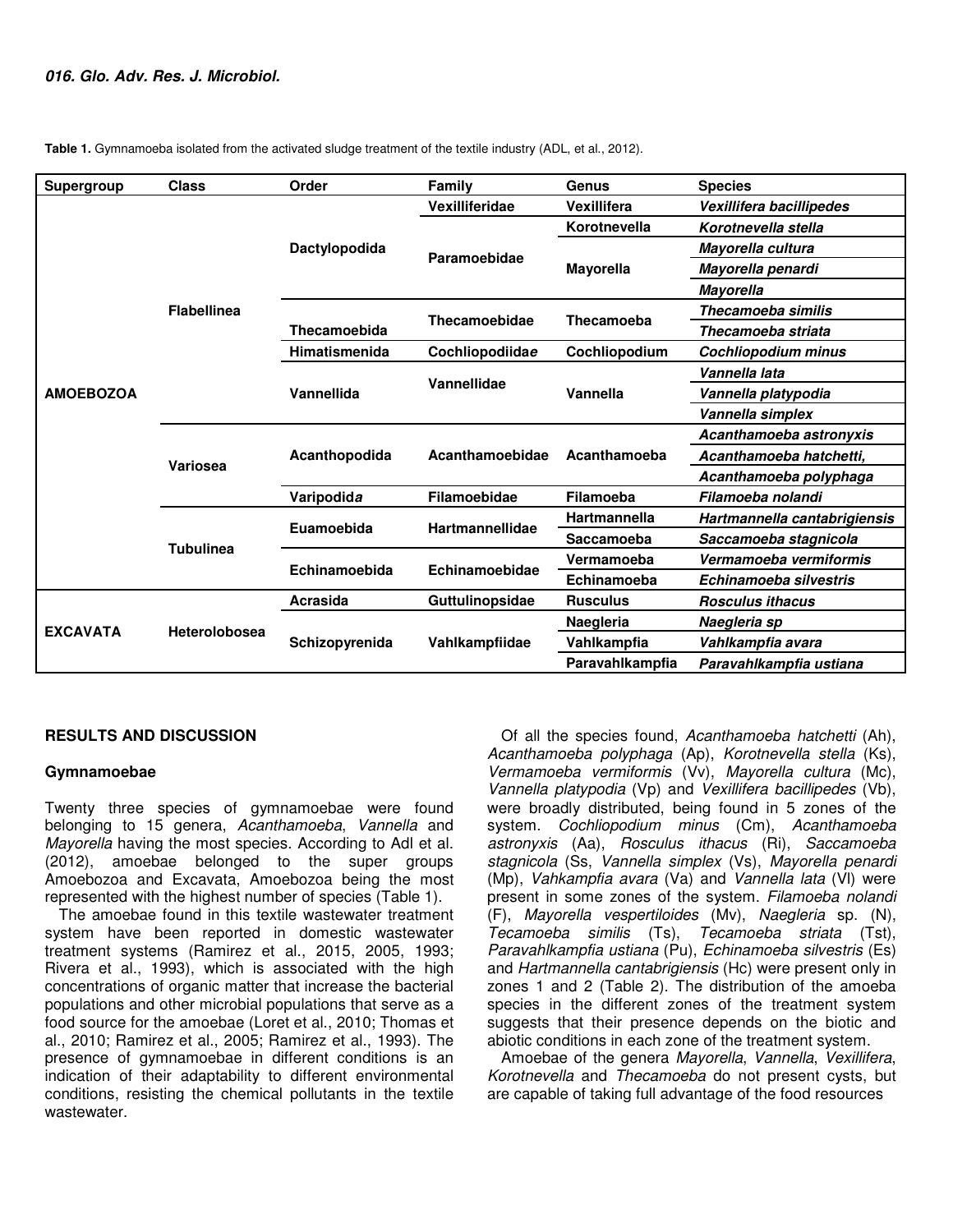#### **Table 2.** Distribution of gymnamoeba species in the treatment system.

| Species   | Ah | Ap | Ks   Vv | $Mc$ $Vp$ | Vb | Ss | Aa Ri | Vs | $\mathsf{Cm} \mid \mathsf{Va} \mid$ | VI | Мp | Hc | Es l | - F I | Pu | Mv | Ts | Tst | N | Total |
|-----------|----|----|---------|-----------|----|----|-------|----|-------------------------------------|----|----|----|------|-------|----|----|----|-----|---|-------|
|           |    |    |         |           |    |    |       |    |                                     |    |    |    |      |       |    |    |    |     |   | ssp   |
| IP        |    |    |         |           |    |    |       |    |                                     |    |    |    |      |       |    |    |    | 0   |   | 14    |
| A1        |    |    |         |           |    |    |       |    |                                     |    |    |    |      | 0     |    |    |    |     |   | 19    |
| <b>ST</b> |    |    |         |           |    |    |       |    |                                     |    |    |    |      | 0     |    |    |    | 0   |   | 15    |
|           |    |    |         |           |    |    |       |    |                                     |    |    |    |      |       |    |    |    | 0   |   |       |
| <b>OP</b> |    |    |         |           |    |    |       |    |                                     |    |    |    |      |       |    |    |    |     |   | 10    |

Binary system: presence "1" and absence "0"

.

IP: Input, AT: Aeration tank, ST: Sedimentation tank, F: Filters: OP: Output ssp: species

#### Similarity between sampling areas



**Figure 3.** Similarity of treatment system areas in according of the presence-absence of gymnamoeba species.

in natural environments to increase the number of individuals in their populations, and in the case of Mayorella, Vannella and Vexillifera also may use the strategy of presenting small specimens (Rodriguez-Zaragoza, 1994).

Of the amoeba genera found throughout the system, Acanthamoeba has been reported to have a wide distribution in the environment due to the presence of cellulose in its cyst wall, giving it the ability to resist extreme environmental conditions (Visvesvara, 2014; Bonilla et al., 2004). In terms of health, species of Acanthamoeba have been reported as pathogens, and they may present a health risk when found in the final

stages of the water treatment system. Therefore is important to disinfect the wastewater treated in the system (Ramirez et al., 2015; Loret et al., 2008). In addition, amoebae of the genera Acanthamoeba, Vermamoeba and Vannella have been reported as vectors of bacterial pathogens and certain viruses (Visvesvara, 2014; Thomas et al., 2010; Greub and Raoult, 2004).

The type and number of gymnamoebae species represented in each of the zones of the treatment system enabled the zones to be grouped into two groups: one formed by the input and aeration tank and another formed by the filters and output, this last having a certain relationship with the settling tank (Figure 3). The similarity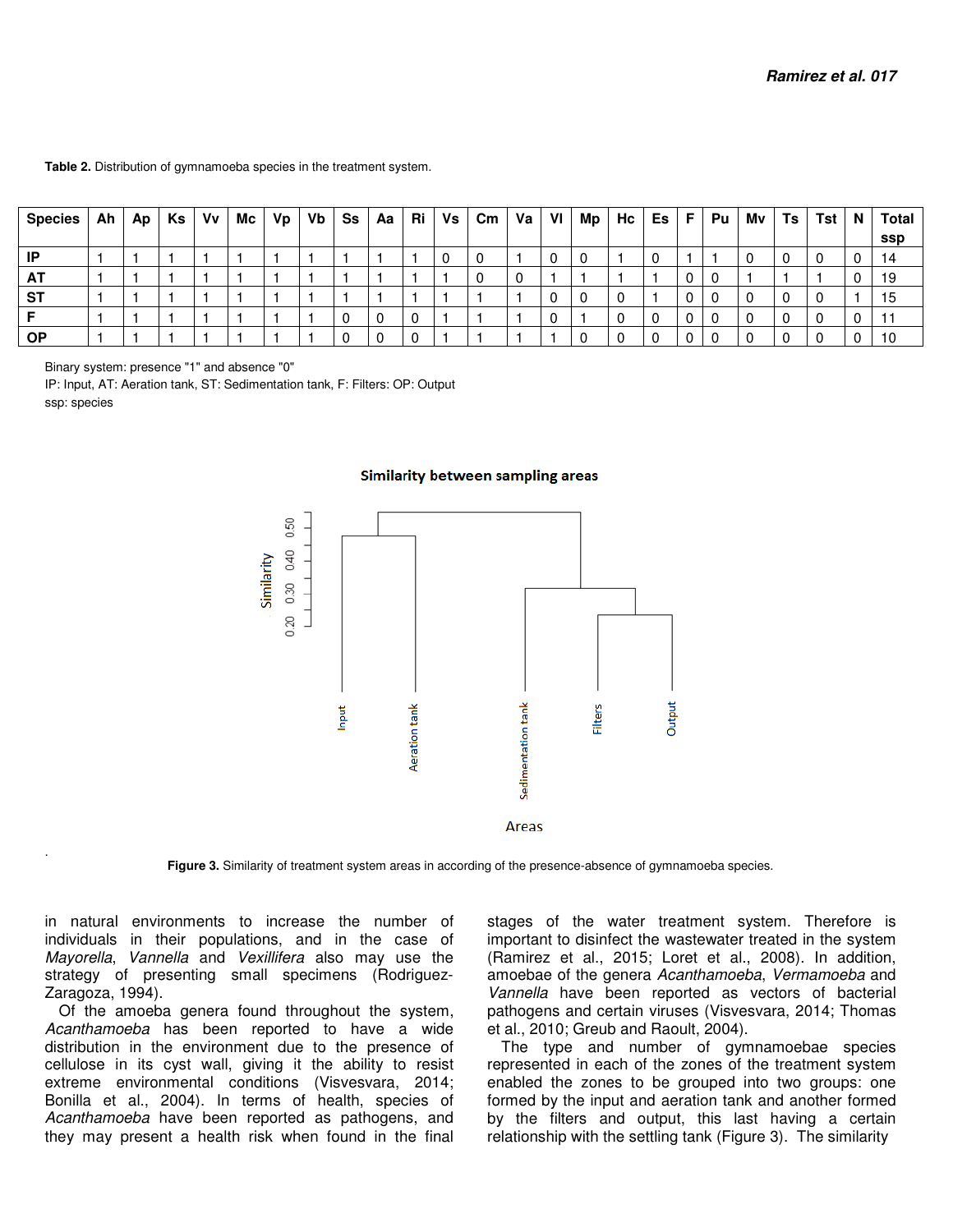

**Figure 4.** Similarity of sampling in according of the physicochemical parameters

|           | pH          | т<br>(°C) | <b>DO</b><br>(mg/L) | <b>BOD</b><br>(mg/L) | NO <sub>3</sub><br>(mg/L) | NO <sub>2</sub><br>(mg/L) | C<br>$(\mu S/cm)$ | ТP<br>(mg/L)  | <b>SedS</b><br>(mg/L) | <b>SusS</b><br>(mg/L) |
|-----------|-------------|-----------|---------------------|----------------------|---------------------------|---------------------------|-------------------|---------------|-----------------------|-----------------------|
| IP        | $5.4 - 7.6$ | 28-37     | $1.0 - 4.0$         | 152-350              | $0.04 - 1.84$             | $0.152 -$<br>0.508        | 694-1235          | $0.48 - 2.13$ | $0.08 - 1.60$         | 61-129                |
| AT        | $5.7 - 6.8$ | 25-33     | $0.2 - 1.4$         | $1.9 - 2.7$          | 1.22-33.89                | $0.078 -$<br>0.349        | 571-1198          | $0.45 - 3.0$  | $0.08 - 0.10$         | 4730-7990             |
| <b>ST</b> | $5.7 - 6.8$ | 25-33     | $0.3 - 3.8$         | $1.9 - 2.7$          | 1.22-33.89                | $0.078 -$<br>0.349        | 571-1198          | $0.45 - 3.0$  | $0.08 - 0.10$         | 12.50-38              |
| F         | $6.2 - 7.4$ | 24-32     | $.4 - 5.0$          | $1.7 - 12.7$         | 5.29-30.70                | $0.026 -$<br>1.43         | 562-1158          | $0.13 - 2.83$ | $0.08 - 0.20$         | 9.5-44.20             |
| OP        | $3.8 - 8.1$ | 22-30     | $2.2 - 6.0$         | 1.9-16.7             | 3.34-33.68                | $0.062 -$<br>0.392        | 558-1238          | $0.17 - 2.77$ | $0.10 - 0.20$         | 6.5-21.50             |

 **Table 3.** Minimum and maximum values of the physicochemical parameters of treatment system.

IP: Input, AT: Aeration tank, ST: Sedimentation tank, F: Filters, OP: Output

between the input and the aeration tank was due to these being the first stages of the treatment system and where the pollutants were found in their highest concentrations; unlike the group formed by the filters and output, which, being the final stages of the treatment, received the water which had already undergone the decomposition process in the aeration tank.

## **Physico-chemical parameters**

The physico-chemical parameters of textile wastewater are dependent on the production requirements of the factory, therefore the physico-chemical parameters measured showed variations during the sampling period. Some

samples presented similarities between them in the form of clusters (Figure 4). At input, samplings 9 and 10; 6 and 7; 3 and 4; 5 and 11, showed similarities between them, suggesting that in each of these sampling pairs chemical substances were used in similar concentrations and therefore the physico-chemical parameters were similar. Meanwhile, samplings 8 and 2 did not belong to any cluster, suggesting that the physico-chemical conditions were different from the rest of the samplings. The similarities between the samplings that presented in the remaining zones of the system also depended on the processes that take place in each one.

The average values of the physico-chemical parameters are shown in Table 3. In general, biochemical oxygen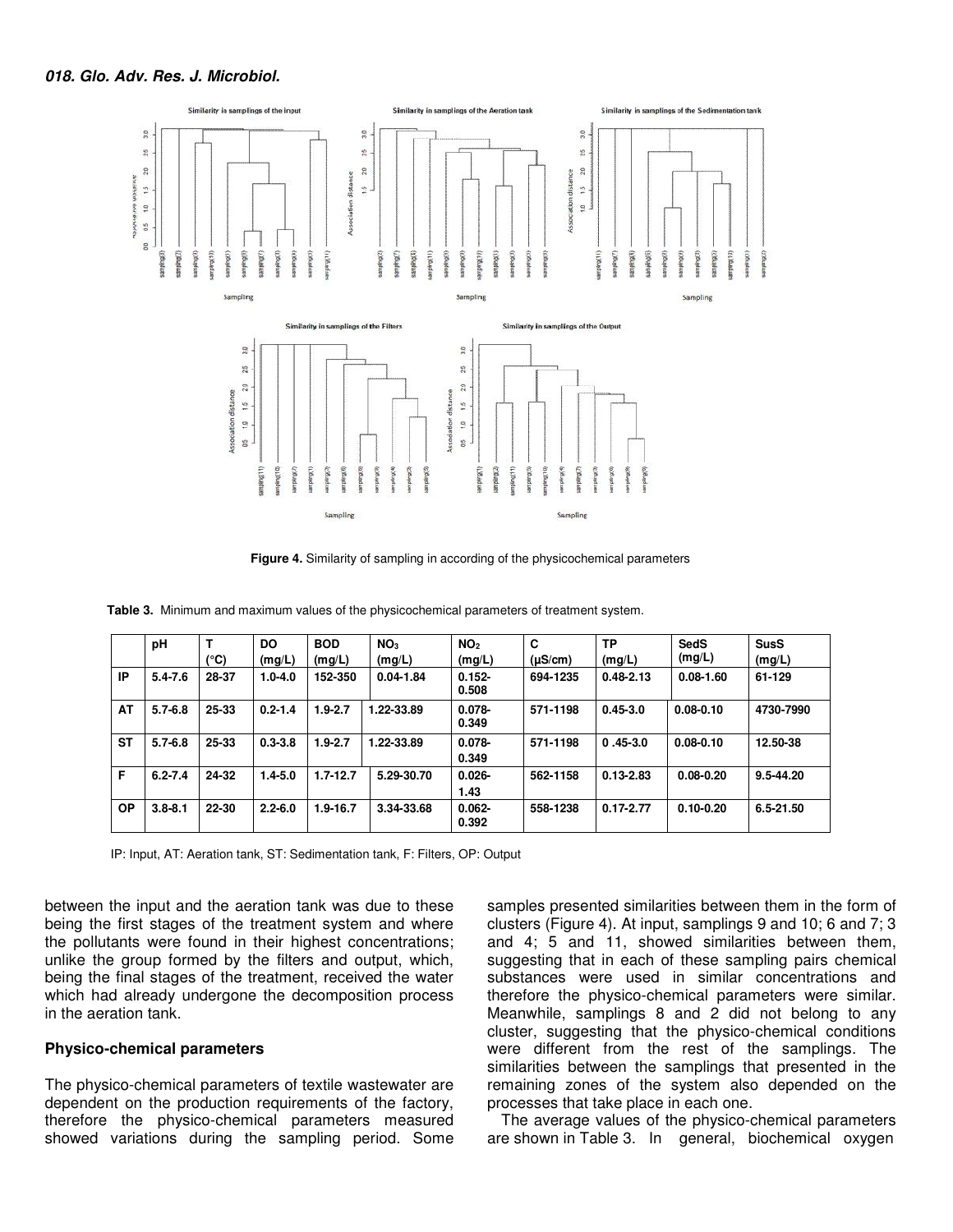| <b>Parameter</b>       | Input | Output |
|------------------------|-------|--------|
| рH                     | 6.7   | 6.8    |
| T (°C)                 | 33.4  | 22     |
| DO (mg/l)              | 2.0   | 4.6    |
| BOD(mg/L)              | 263   | 5.1    |
| NO <sub>3</sub> (mg/L) | 0.84  | 13.88  |
| NO <sub>2</sub> (mg/L) | 0.27  | 0.11   |
| $C$ ( $\mu$ S/cm)      | 999.4 | 978    |
| TP(mg/L)               | 1.44  | 1.60   |
| SedS (mg/L).           | 0.38  | 0.09   |
| SusS (mg/L)            | 99.3  | 13.6   |

 **Table 4.** Average values of physicochemical parameters of input and output.

demand, sedimentation solids and suspended solids were observed to decrease from the input to the output of the system. Average pH values were close to neutrality, and dissolved oxygen and nitrates values increased. The temperature at input was above 30°C, but decreased on the way through the treatment system, reaching 22°C at output. Conductivity values were high, indicating a large concentration of salts, due to the salts utilized in the dying and finishing processes performed in the factory and to the high temperature at which these processes are carried out, which enhances the solubility of the salts in water. Solids represent the biological and non-biological matter found in the wastewater, which decreased from input to output following biological treatment and filtration (99.3 to 13.6 mg/l) (Table 4).

The efficiency of the treatment system in relation to the physico-chemical parameters was high. The amount of organic matter decreased as follows:  $BOD<sub>5</sub>$  by 90%, nitrates by 60%, sedimentation solids by 70% and suspended solids by 80%.

## **CONCLUSIONS**

The diversity and frequency of gymnamoebae in the treatment system indicates the adaptability of these amoebae to different environmental conditions, especially the genera that presented throughout the system.

The textile industry treatment system was efficient since it removed up to 90% of pollutants; however, the purification process is affected by the lack of control in the production processes of the textile company, which is reflected in the variation in the physico-chemical parameters.

## **ACKNOWLEDGMENT**

David P. Ibarra thanks to the Graduate in Biological Sciences of UNAM for the training received during his master studies and to CONACyT for the granted scholarship (CVU No. 508386).

#### **REFERENCES**

- Adl SM, Simpson AGB, Lane C, Lukes J, Bass D, Bowser S, Brown MW, Burki F, Dunthorn M, Hampl V, Heiss A, Hoppentrath M, Lara E, Le Gall L, Lynn DH, McManus H, Mitchell EAD, Mozley-Stranridge SE, Parfrey LW, Pawlowski J, Rueckert J, Shadwick L, Schoch CL, Smirnov AV, Spiegel FW (2012). The revised classification of eukaryotes. J Eukaryot Microbiol. 59: 429–493.
- APHA, AWWA, WEF (2012). Standard Methods for the Examination of Water and Wastewater. 22th edition. Washington DC Joint Editorial Board. 1360 p.
- Bitton G (2005). Wastewater Microbiology. 3rd edition. United States of America: A John Wiley & sons. Inc., publication. 227 p.
- Bonilla P, Ramírez E, Ortiz R, Carlos E (2004). Ecology of the pathogenic free-living amoebae in aquatic environs (Ecología de las amibas de vida libre patógenas en el ambiente acuático). In Rosas A, Cravioto A, Escurra E (comps), Environmental Microbiology (Microbiología Ambiental). INE-SEMARNAT, UNAM, PUMA. México. 67-81pp.
- Di Marzio WD (2004). Microbiology of activated sludge: a predictive and retrospective tool of the purification of effluents (Microbiología de lodos activados: una herramienta retrospectiva y predictiva de la depuración de efluentes). Agua Latinoamerican (Agua Latinoamericana). 45: 16- 17.
- Dos Santos AB, Cervantes FJ, van Lier JB (2007). Review paper on current technologies for decolourisation of textile wastewaters: Perspectives for anaerobic biotechnology. Bioresource Technol. 98: 2369–2385.
- Finlay BJ, Esteban GF (1998). Freshwater protozoa: biodiversity and ecological function. Biodivers Conserv. 7: 1163-1186.
- Forgacsa E, Cserhatia T, Oros G (2004). Removal of synthetic dyes from wastewaters: a review. Environ Int. 30: 953– 971.